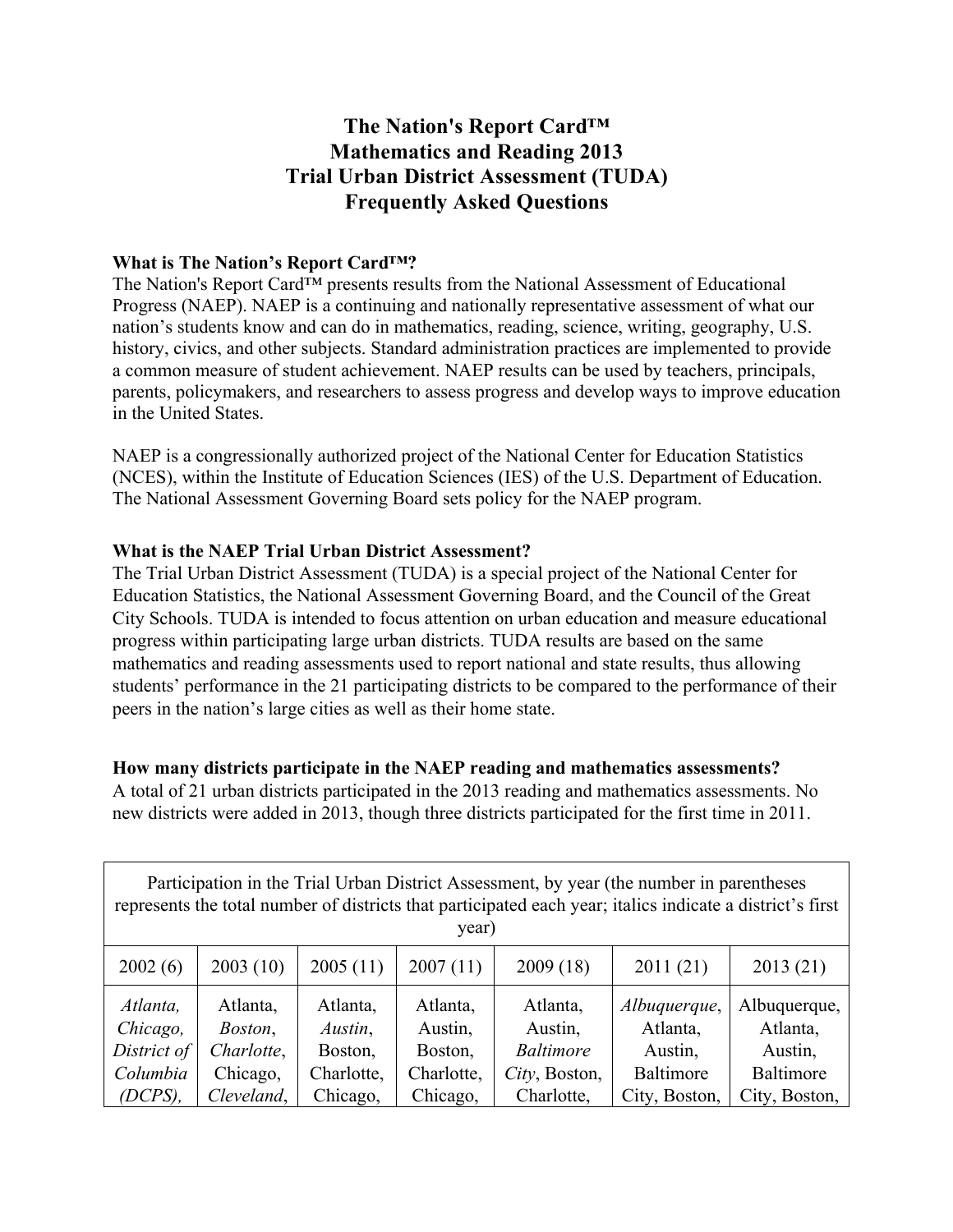| Houston,        | District of | Cleveland,  | Cleveland,  | Chicago,         | Charlotte,    | Charlotte,    |
|-----------------|-------------|-------------|-------------|------------------|---------------|---------------|
| Los             | Columbia    | District of | District of | Cleveland,       | Chicago,      | Chicago,      |
| <i>Angeles,</i> | (DCPS),     | Columbia    | Columbia    | Detroit,         | Cleveland,    | Cleveland,    |
| New York        | Houston,    | (DCPS),     | (DCPS),     | District of      | Dallas,       | Dallas,       |
| City            | Los         | Houston,    | Houston,    | Columbia         | Detroit.      | Detroit,      |
|                 | Angeles,    | Los         | Los         | $(DCPS)$ ,       | District of   | District of   |
|                 | New York    | Angeles,    | Angeles,    | Fresno,          | Columbia      | Columbia      |
|                 | City, San   | New York    | New York    | Houston,         | (DCPS),       | (DCPS),       |
|                 | Diego       | City, San   | City, San   | <b>Jefferson</b> | Fresno,       | Fresno,       |
|                 |             | Diego       | Diego       | County $(KY)$ ,  | Hillsborough  | Hillsborough  |
|                 |             |             |             | Los Angeles,     | County (FL),  | County (FL),  |
|                 |             |             |             | Miami-Dade,      | Houston,      | Houston,      |
|                 |             |             |             | Milwaukee,       | Jefferson     | Jefferson     |
|                 |             |             |             | New York         | County        | County        |
|                 |             |             |             | City,            | $(KY)$ , Los  | $(KY)$ , Los  |
|                 |             |             |             | Philadelphia,    | Angeles,      | Angeles,      |
|                 |             |             |             | San Diego        | Miami-Dade,   | Miami-Dade,   |
|                 |             |             |             |                  | Milwaukee,    | Milwaukee,    |
|                 |             |             |             |                  | New York      | New York      |
|                 |             |             |             |                  | City,         | City,         |
|                 |             |             |             |                  | Philadelphia, | Philadelphia, |
|                 |             |             |             |                  | San Diego     | San Diego     |

#### **Are the districts included in the recently released national and state NAEP results?**

Yes. Students in the TUDA samples are also included as part of the state and national samples. For example, the results reported for students in Los Angeles also contribute to the results reported for California and to the results for the nation. The districts' results are weighted so that their contribution to the state results reflects the actual proportion of students in the population.

#### **What process is used to develop the assessments?**

 national and state results. The content of each NAEP assessment is based on a subject framework periodically and revised or replaced periodically to reflect new developments in the field and to TUDA results are based on the same mathematics and reading assessments used to report developed by the National Assessment Governing Board (NAGB), in conjunction with subject area experts, school administrators, parents, policymakers, and others. Frameworks are reviewed keep the assessments in line with current instructional practices.

NCES is responsible for developing NAEP questions based on framework specifications. The questions are developed in consultation with classroom teachers, curriculum specialists, and test development specialists, and are pilot-tested in schools across the country before an actual assessment is given.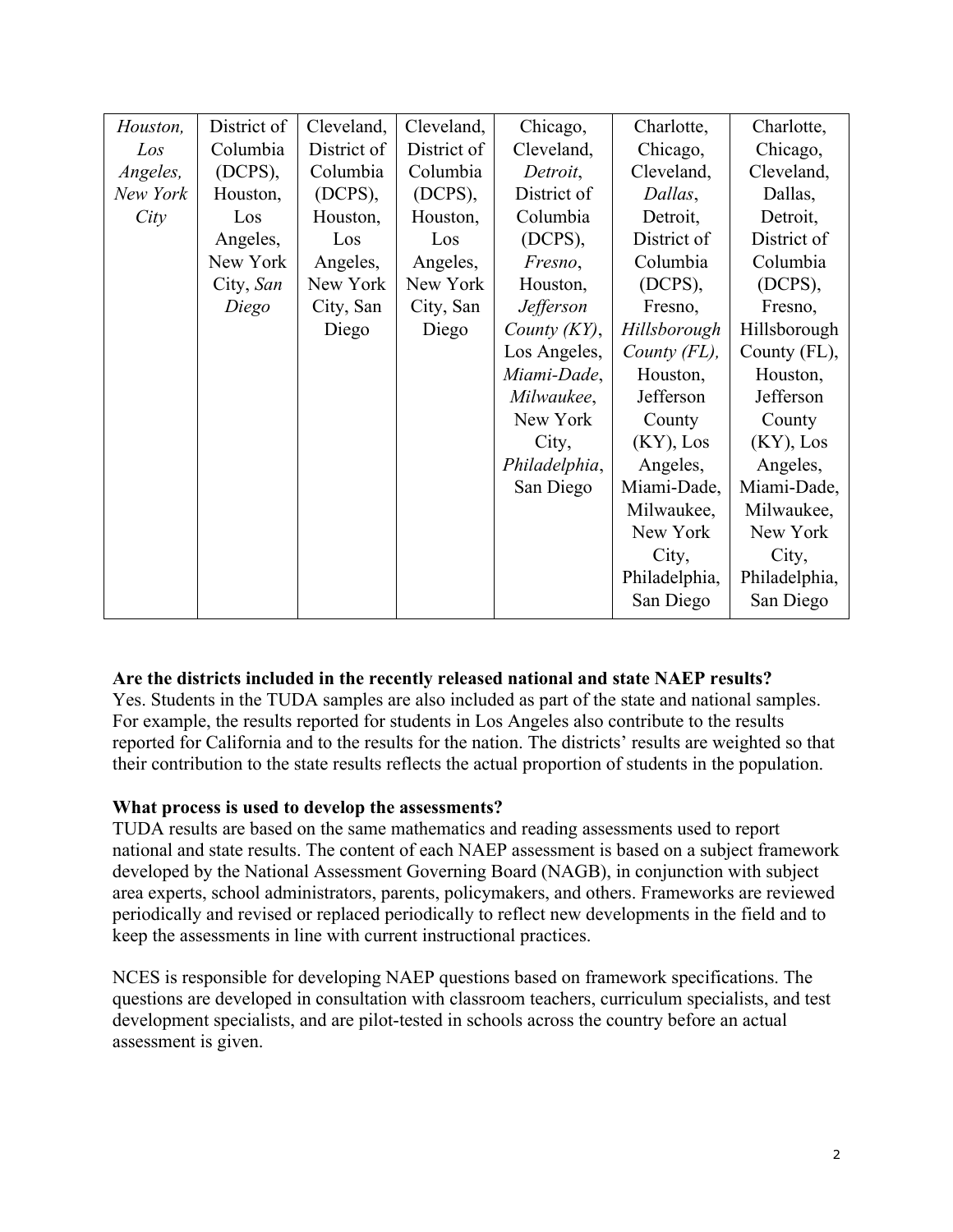## **What are "large cities" and why are they used as a point of comparison?**

 central cities" in previous TUDA reports). Large cities include public schools located in the "inner city." Just as the national public sample is used as a benchmark for comparing results for states, results for urban districts are compared to results from large cities nationwide (referred to as "large urbanized areas of cities with populations of 250,000 or more. Large city is not synonymous with

 Schools in participating TUDA districts are also included in the results for large cities. Students in the 21 TUDA districts represent nearly half of the students who attend schools in large cities nationally. The comparison to students in large cities is made because the demographic characteristics of those students are most like the characteristics of students in the urban districts. Both the districts and large cities overall generally have higher concentrations of Black or Hispanic students, lower-income students, and English language learners than in the nation as a whole.

## **What subject areas are assessed?**

 In 2013, NAEP assessed mathematics and reading in grades 4 and 8. The 2013 NAEP mathematics assessment tested students on five mathematics content areas. These content areas include:

| <b>Mathematics Content Areas</b>              | <b>Grade 4</b> | Grade 8 |
|-----------------------------------------------|----------------|---------|
| <b>Number properties and operations</b>       | 40%            | 20%     |
| <b>Measurement</b>                            | 20%            | 15%     |
| <b>Geometry</b>                               | 15%            | 20%     |
| Data analysis, statistics, and<br>probability | 10%            | 15%     |
| <b>Algebra</b>                                | 15%            | 30%     |

In addition to the NAEP mathematics content areas, the table above also lists the percentage of the assessment devoted to each of these areas in each grade.

The NAEP reading assessment was designed to measure student reading comprehension across the literary and informational texts, and was divided into three cognitive target areas in order to assess students' reading ability,as shown in the table below. The proportion of the assessment questions devoted to each of the three cognitive targets varied by grade to reflect the developmental differences of students.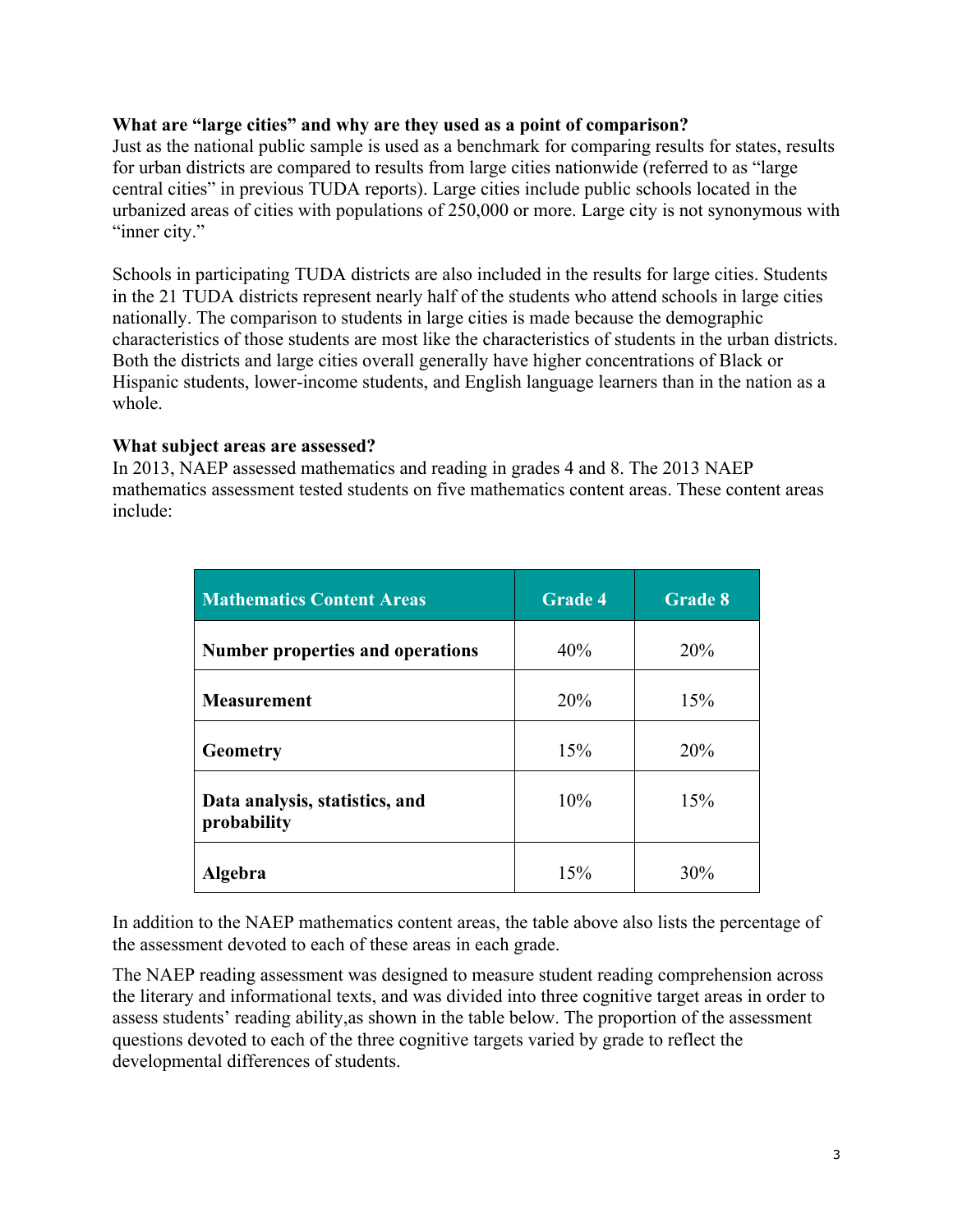| <b>Reading Cognitive Target Areas</b> | <b>Grade 4</b> | <b>Grade 8</b> |
|---------------------------------------|----------------|----------------|
| Locate and recall                     | 30%            | 20%            |
| Integrate and interpret               | 50%            | 50%            |
| <b>Critique and evaluate</b>          | 20%            | 30%            |

## **What types of questions did students answer?**

In both assessments, students answered both multiple-choice and constructed-response questions. In the reading assessment, students read a passage and responded to a series of related questions.

A selection of sample questions is available in each of the report cards. Additional questions from NAEP assessments are available on the NAEP Questions Tool (http://nces.ed.gov/nationsreportcard/itmrlsx), including sample student responses, a scoring guide, and students' performance results on the questions. These questions can be used by teachers to create classroom quizzes and compare their students' performances to the nation or their district.

## **How many schools and students participated?**

 The NAEP 2013 mathematics and reading TUDA assessment results are based on representative samples of fourth- and eighth-grade public school students from 21 participating urban districts.

|         | <b>Mathematics</b> |                | <b>Reading</b>  |                |  |
|---------|--------------------|----------------|-----------------|----------------|--|
| Grade   | <b>Students</b>    | <b>Schools</b> | <b>Students</b> | <b>Schools</b> |  |
| Grade 4 | 34,400             | 1,340          | 34,600          | 1,340          |  |
| Grade 8 | 29,800             | 940            | 30,200          | 940            |  |

NOTE: The number of schools are rounded to the nearest ten and students to the nearest hundred.

#### **How are the results reported?**

 Student performance is reported in two ways – as average scale scores and as percentages of students performing at or above each of three achievement levels.

- Results are reported as average scores on separate scales for each subject and each grade. While both mathematics and reading are reported on a  $0 - 500$  scale, scores cannot be compared across subjects or grades.
- NAEP achievement levels are established by the National Assessment Governing Board and define a set of standards for what students *should* know and be able to do in each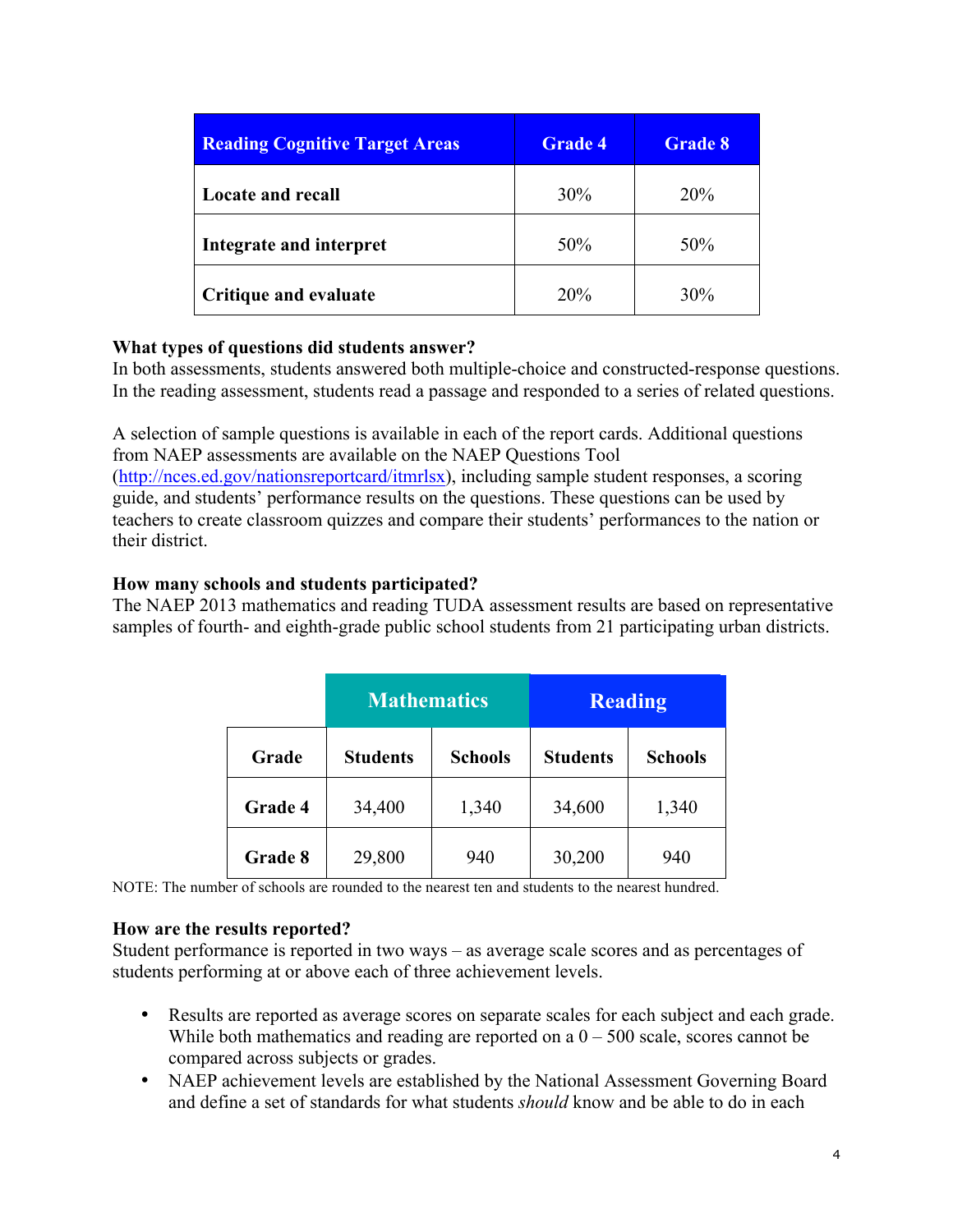students performing at or above the *Basic*, *Proficient*, and *Advanced* levels. The Governing Board defines *Proficient* performance as "competency over challenging subject area assessed. Achievement-level results are reported as the percentages of subject matter" and it should not be construed to be grade level performance.

## **What results are reported?**

 the nation and large city results and to the district's corresponding state results for fourth- and eighth-grade public school students. The mathematics and reading TUDA assessments provide district results, and compare them to

 race/ethnicity and student eligibility for the National School Lunch Program. Results are also Results are provided for students overall and by selected demographic characteristics such as available based on information collected from the student, teacher, and school background questionnaires. NAEP does not provide individual scores for participating students or schools.

## **Are results for private schools included in this report?**

 large city and with the nation included only public school students. The Trial Urban District Assessment included only public schools, and the comparisons with

# **Are students with disabilities (SD) and English language learners (ELL) included in the NAEP samples?**

NAEP has always endeavored to assess all students selected as a part of its sampling process, including students who are classified by their schools as SD and/or ELL. The decision to exclude any of these students is made by school personnel. School personnel are encouraged to use inclusion criteria provided by NAEP and may discuss their inclusion decisions with NAEP district coordinators or field staff. Some students may participate with testing accommodations.

 2013 varied among participating districts. The table below presents this information for large cities in 2013. All specific district information can be found in the appendicies of the report The percentages of students that were identified as SD and/or ELL and excluded or assessed in cards.

|               | <b>Mathematics</b> |         | <b>Reading</b> |         |
|---------------|--------------------|---------|----------------|---------|
| SD and/or ELL | Grade 4            | Grade 8 | Grade 4        | Grade 8 |
| Identified    | 30%                | 22%     | 30%            | 22%     |
| Excluded      | $2\%$              | $2\%$   | 3%             | $2\%$   |
| Assessed      | 29%                | 20%     | 27%            | 19%     |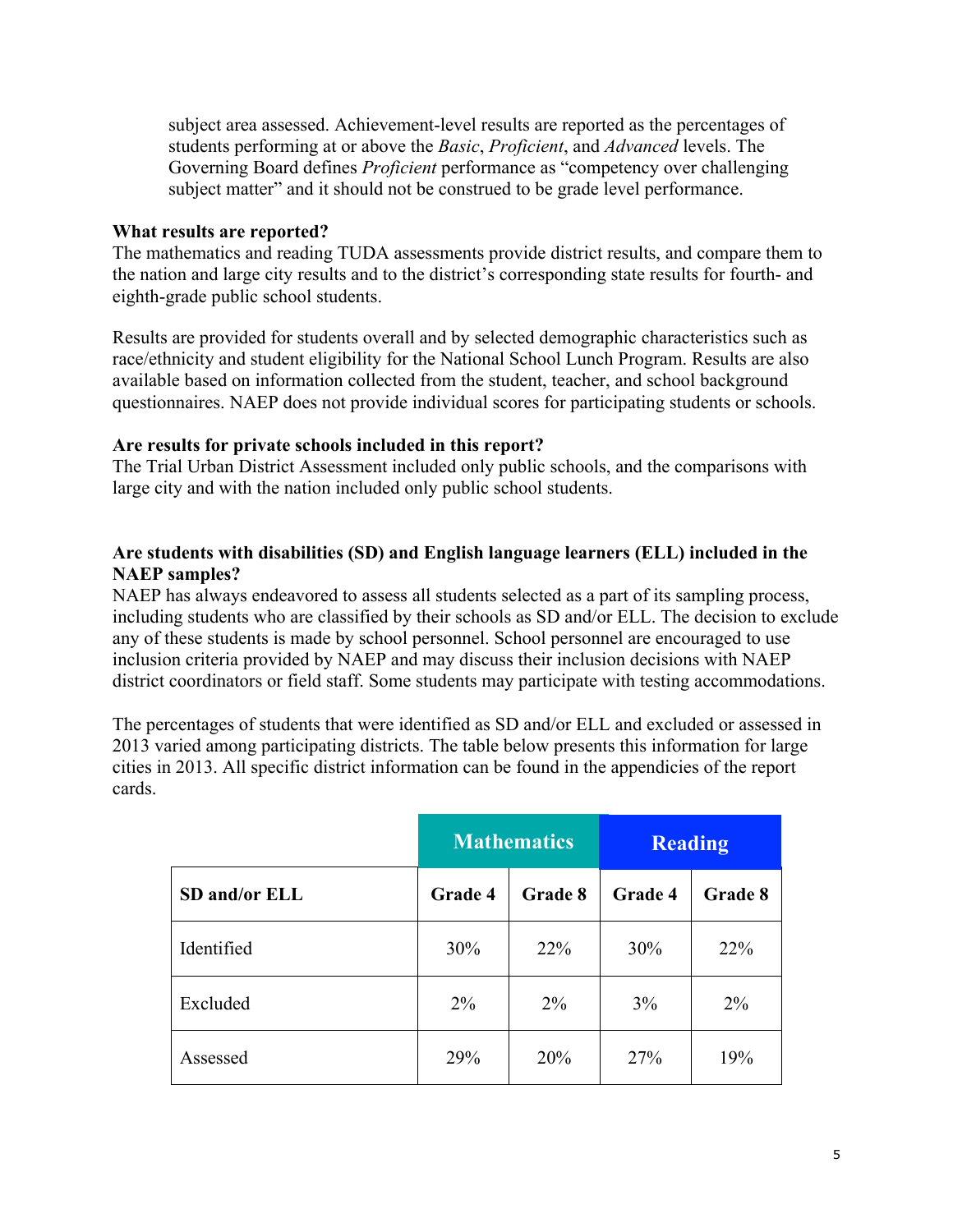| Without accommodations | $1\%$ | 5%  | 11% | 5%     |
|------------------------|-------|-----|-----|--------|
| With accommodations    | 18%   | 15% | 16% | $14\%$ |

NOTE: Detail may not sum to totals because of rounding.

# **What testing accommodations were offered?**

 students to use most of the same testing accommodations that they receive in state or district but not on the reading. Such types of accommodations include the use of bilingual test booklets small-group format were the two most commonly used accommodations. Accommodations are adaptations to standard testing procedures that remove barriers to participation in assessments without changing what is being tested. NAEP allows SD and ELL tests. There are several NAEP accommodations that are allowed on the mathematics assessment, in English and Spanish, having the assessment questions read aloud, and signing the test questions. For mathematics and reading, allowing extra time and giving the assessment in a

# **What are the Governing Board inclusion goals? Did districts meet the inclusion goal in 2013?**

The National Assessment Governing Board, which sets policy for NAEP, has been exploring ways to ensure that NAEP continues to appropriately include as many students as possible and to do so in a consistent manner for all jurisdictions assessed and reported. In March 2010, the Governing Board adopted a new policy, *NAEP Testing and Reporting on Students with Disabilities and English Language Learners*. This policy was the culmination of work with experts in testing and curriculum, and those who work with exceptional children and students learning to speak English. The policy aims to:

- Maximize participation of sampled students in NAEP;
- Reduce variation in exclusion rates for SD and ELL students across states and districts;
- Develop uniform national rules for including students in NAEP; and
- Ensure that NAEP is fully representative of SD and ELL students.

The policy defines specific inclusion goals for NAEP samples. At the national, state, and district levels, the goal is to include 95 percent of all students selected for the NAEP samples, and 85 percent of those in the NAEP samples who are identified as SD or ELL.

All the urban districts participating in the 2013 mathematics assessment met the 95 percent inclusion goal and most of the participating districts met the inclusion goal in reading. Full district inclusion rates are available at

http://nationsreportcard.gov/reading\_math\_tuda\_2013/index.html#/about#naep\_inclusion